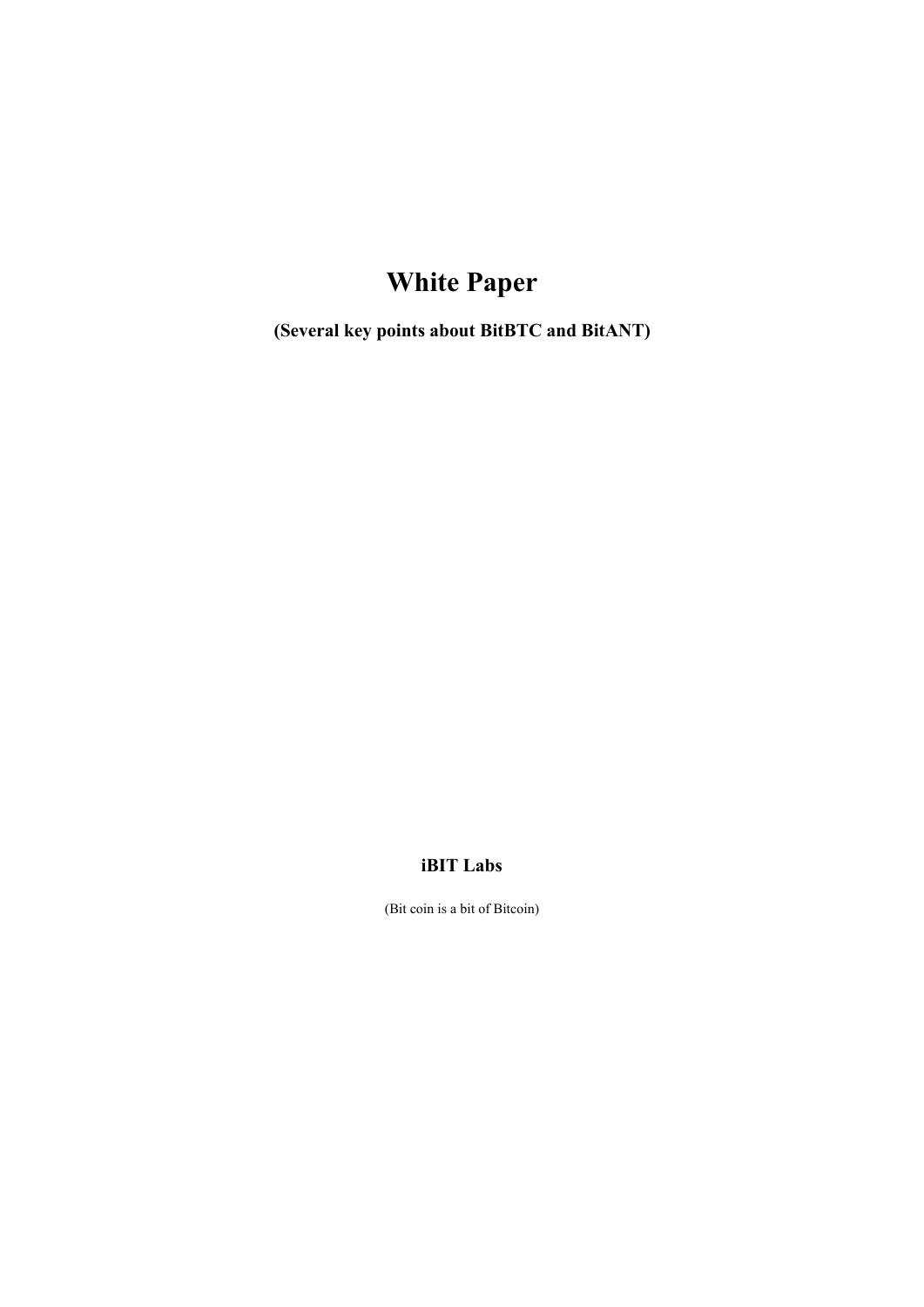Abstract. Bitcoin is currently the only digital value reserve and real private property with global consensus. Bitcoin is the king of all coins. However, it is a pity that there is no a DeFi Killer Dapp based on BTC all over the world. To solve the problems of high price of BTC and slow transfer speed, We propose a solution to split BTC into BitBTC on the Ethereum or EVM-based chains through smart contracts, that is,  $1 \text{ BTC} = 1 \text{ million BitBTC}$ . BitBTC has faster transfer speed, lower transfer fees, more suitable for micropayment, more energy saving and more convenient participation in DeFi. BitBTC makes it easier for BTC to buy everything.

### **1. Why to splitBitcoin?**

Although BTC is popular, there are four problems it faces at present:

It is extremely inconvenient as the basic unit of valuation in the whole cryptocurrency ecosystem. As a trading pair, for example, the price of XRP/BTC in Crypto Exchange is 0.0000081, the decimal point is often followed by several zeros, which is extremely difficult to identify. The price of BTC also has exceeded \$50 000, the public generally believes that BTC should be purchased according to the whole number, which invisibly raises the threshold of market participation.

The current mechanism design of BTC is not suitable for micropayment. BTC only generates a block in about ten minutes, which lengthens the transaction confirmation time. In 2010, on the Bitcointalk forum founded by Satoshi Nakamoto, someone asked, "What would happen if someone sends millions of 0.00000001 BTC to millions of address please?" "Bitcoin isn't currently practical for very small micropayments. Not things needing to pay less than 0.01." Satoshi Nakamoto admits. However, 12 years later, the development of BTC has far exceeded Satoshi Nakamoto's original plan. With the appreciation of BTC, 0.01 BTC has exceeded \$500, and its purchasing power has been greatly improved. It can buy most of the daily consumer goods. The market demand for

 $1$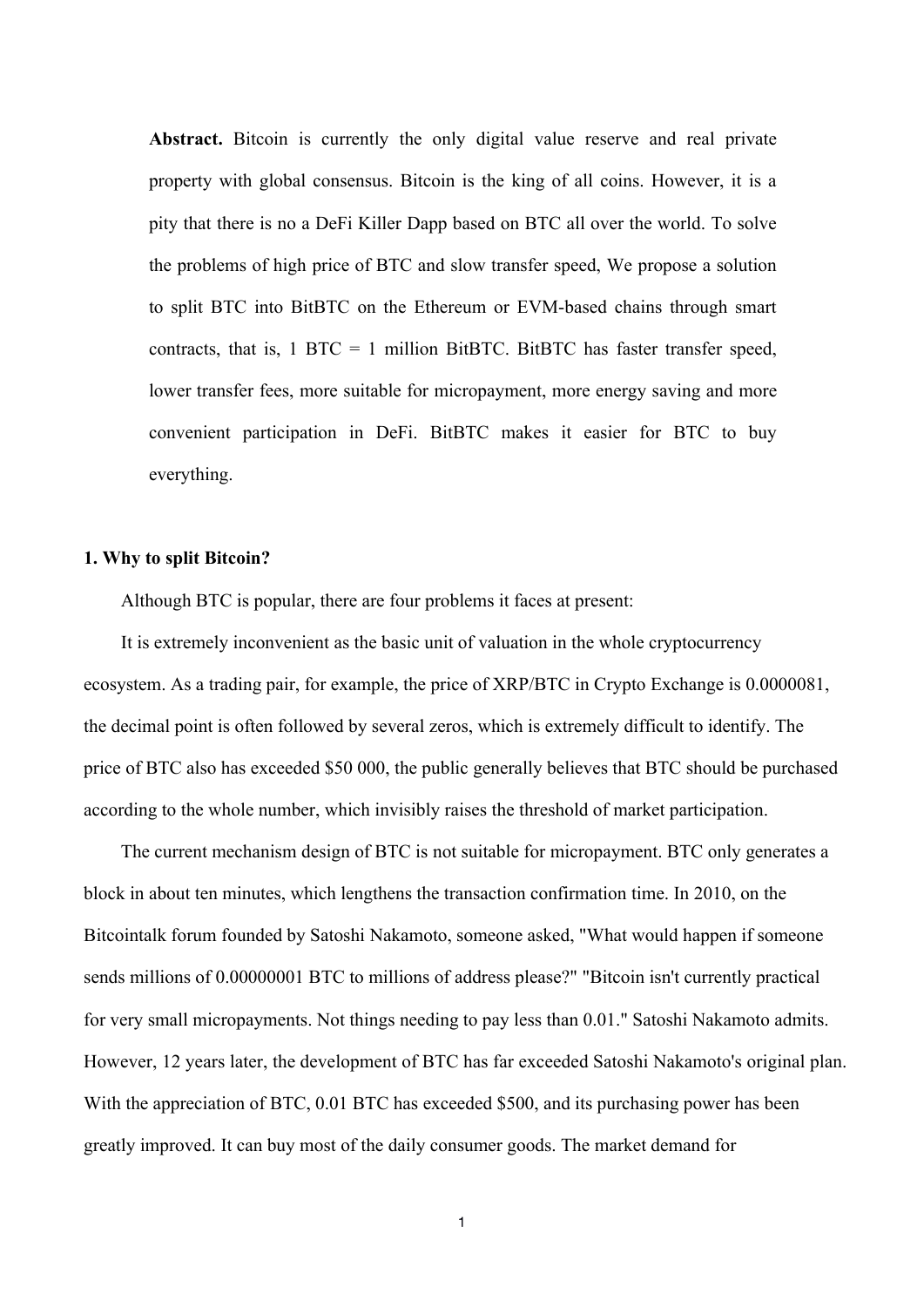micropayments is huge, but the Bitcoin network is not matched this huge demand.Therefore, it is inevitable to promote cross-chain development of BTC and increase the payment speed.

BTC can't easily participate in DeFi across chain, we all know "even turkeys fly in a hurricane", but BTC isn't the lucky turkey in the DeFi hurricane, which does not match the status of the king of all coins.

BTC mining consumes a huge amount of electricity, which is not eco-friendly. The annual electricity consumption of BTC mining has exceeded that of Netherlands. On March 24, 2021, Elon Musk said on Twitter that users can buy a Tesla with BTC, but recently Tesla has suspended BTC payment because increasing use of fossil fuels for BTC mining.

### **Meanwhile, BTC is faced with three major opportunities:**

GBTC has been fully acknowledged by Wallstree, which is spilt from BTC by Grayscale Investment. GBTC has become the easiest and legal way for investors in traditional financial markets to invest in BTC. Grayscale are committed to converting GBTC into an ETF.

Cross-chain BTC has a certain scale. BTC on Ethereum network can make full use of the composability of DeFi, BTC on Ethereum network can quickly integrate into the existing DeFi protocol. According to Coindesk, the circulation of BTC on Ethereum network has nearly 0.2 million. Among major BTC cross-chain tokens like WBTC, renBTC, TBTC, SBTC, RBTC, HBTC, etc. WBTC(Wrapped BTC)[1] is the most popular one and is available on top international Exchange like Coinbase, Binance and Bittrex. Meanwhile, China market share is huge and HBTC[2] by Huobi Exchange is very popular in China.

More and more MNCs and international payment platforms announced their adoption of BTC payments. Mainstream financial institutions have begun to support cryptocurrency. International payment giants such as VISA and Paypal have allowed the use of cryptocurrency for payment and settlement. Most importantly, young people[3] have become the main supporters of cryptocurrency,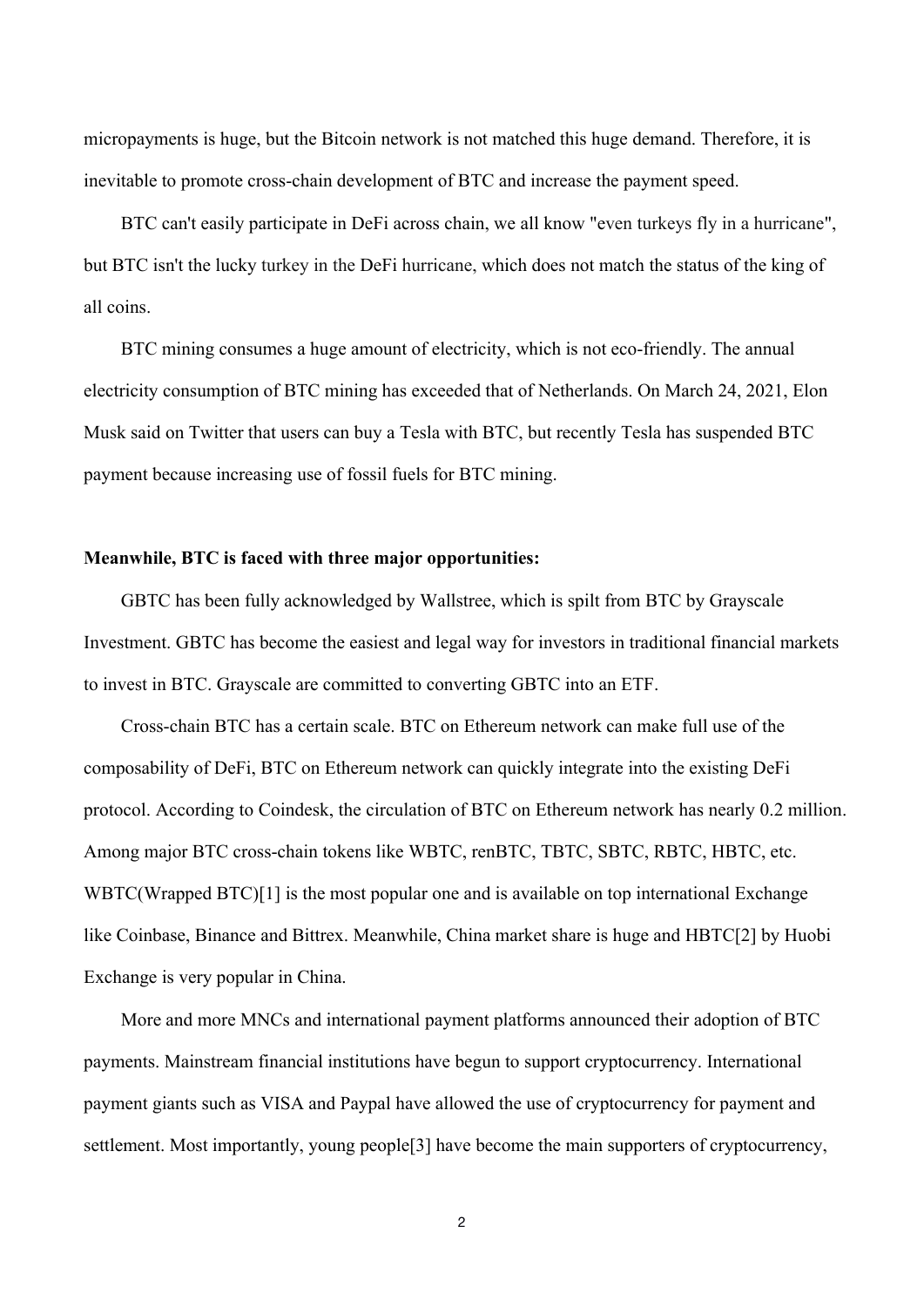that has become an unstoppable development trend.



Real-world banks customers



Crypto-banks customers

#### **2. How to split Bitcoin?**

Barry Silbert[4], Adam Back[5] and other Whales have launched a discussion on whether to split BTC into bits or sats on Twitter. And come to an interesting conclusion: BTC is too expensive, but sats is too cheap, bits is the best choice. Because Bitcoin is made of bits, "bit" means a small fragment or a small piece or quantity of something, bits is born to be the basic unit of BTC.

## **1 BTC = 1 million BitBTC**

We're all familiar with million (bits). A million (bits) is easier to count than 100 millions (sats).<br>The total amount of BTC is 21 million, since  $1 BTC = 1$  million BitBTC, the total issuance of BitBTC should be 21 trillion(2.1e13). 1 [trillion](http://www.baidu.com/link?url=KLZYZEjmv11wxyq25KSZdRnkjSGCV7Z_v5RXMHmcAToSBxiv30tv5ocJZATEJcx92AskPcNLTJDdOGrsaOYk2Q9i3v7bOjTR93g5veBlpPa) BitBTC(equivalent to 1 million BTC that disappeared with Satoshi Nakamoto) will be burned and minted to be NFT on the theme of Satoshi Nakamoto in memory of his creation of BTC for all mankind. The number 1 million is quoted from *The Well-Deserved Fortune of Satoshi Nakamoto, Bitcoin creator, Visionary and Genius* [6] published in 2013. Besides, Craig Wright and the amount of Tulip Trust, despite both are fakes, can match the verification by Sergio.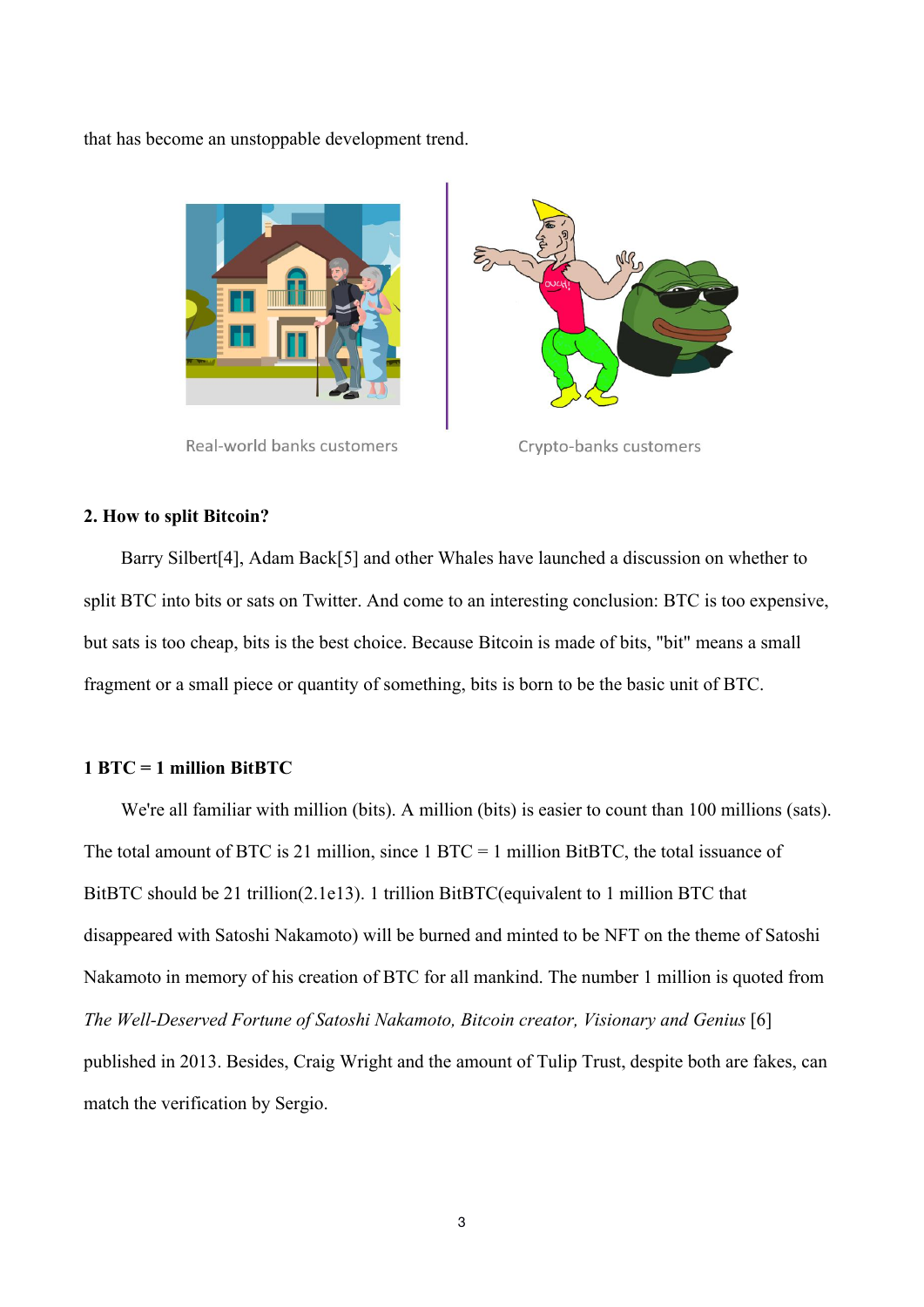

20 [trillion](http://www.baidu.com/link?url=KLZYZEjmv11wxyq25KSZdRnkjSGCV7Z_v5RXMHmcAToSBxiv30tv5ocJZATEJcx92AskPcNLTJDdOGrsaOYk2Q9i3v7bOjTR93g5veBlpPa) BitBTC are used for exchanges with 20 million BTC, i.e., BTC on the Ethereum forms a fixed exchange rate with BitBTC through a smart contract directly, no manual work is involved, there are no intermediaries and merchant, which is equivalent to the central bank directly facing fiat currency users. BitBTC can only be exchanged out if the corresponding proportion of BTC on the Ethereum network is deposited in the smart contract, because the exchange rate of BTC and BitBTC is fixed at  $1:10^6$ . That is, if there are more BitBTC in the market, then there must be proportionally less BTC. In the long term, the direct exchange between BTC on Bitcoin network and BitBTC will use cross-chain aggregation flash exchange mechanism to solve this problem.



## **Exchange fee**

The exchange fee is set at 0.05%. In the initial stage, in order to promote the adoption of BitBTC, the fee will be charged one-way, that is, there is no fee when users exchange WBTC to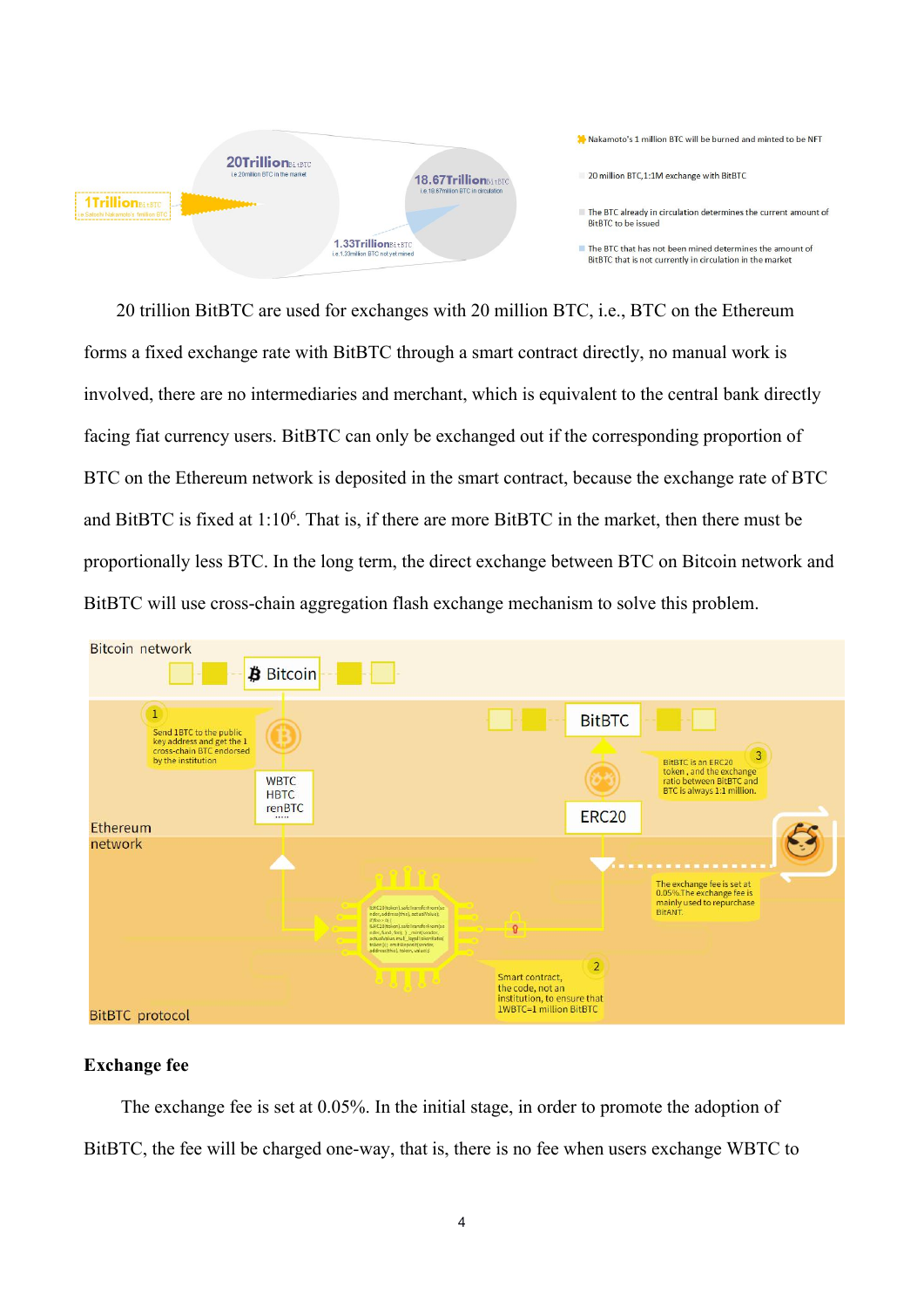BitBTC, but the fee is charged when users exchange BitBTC to WBTC. This action will last for several years until BitBTC is widely accepted by the market. After the layer2 of Ethereum is launched, BitBTC Protocol will be deployed the layer2 of Ethereum network, there will be significant reduction on transfer fees and much faster transfer speed. Exchange fee is mainly used to repurchase and burn BitANT.

Of course, we are also considering splitting BTC into SATS(1 BTC = 100 million SATS).

## **BitANT Token and Allocation**

BitANT is a governance token of BitBTC DAO. Ant is Small, but powerful; ugly, but self-confident; weak, but united. The team does not own any tokens, all tokens are distributed to the community. The goal of the team is to be the largest BTC payment ecosystem all over the world.

10 [billion](http://www.baidu.com/link?url=KLZYZEjmv11wxyq25KSZdRnkjSGCV7Z_v5RXMHmcAToSBxiv30tv5ocJZATEJcx92AskPcNLTJDdOGrsaOYk2Q9i3v7bOjTR93g5veBlpPa) BitANT have been minted at genesis. The initial allocation is as follows:



80%, Liquidity is locked on uniswap V2 for 8 years, can't be unlocked before 2029 15%, Community airdrops 5%, Community mining

### **Mining Pools and Airdrops**

2 billion BitANT will be fairly allocated to two groups of people:

The first one is Bitcoiners who hold BitBTC, WBTC, etc. They will get airdrops or they can deposit their cross-chain BTC and get interest(BitANT) when mining starts. That is pure income for BTC HODLers.

Regarding airdrops(15%), contributors to the community will receive most of the airdrops. This process will continue for a long time, possibly for several years, until the community is strong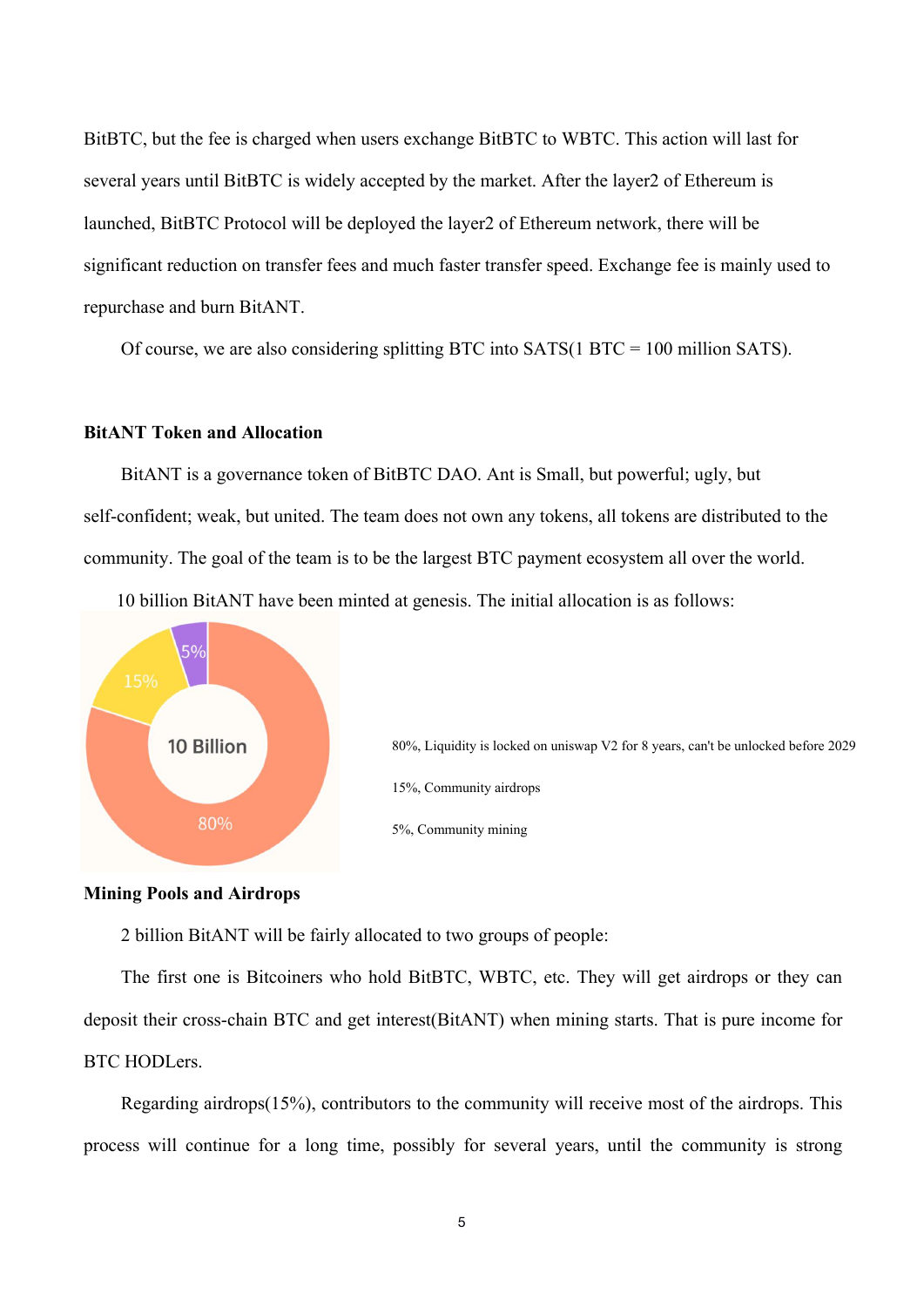enough to be autonomous. In the short term, the project team will formulate airdrop rules and procedures. But in the long term, the airdrop rules and procedures will be decided by all BitANT holders through voting.

The second group is the Liquidity Providers, including but not limited to WBTC-BitBTC, ETH-BitANT, SHIB-BitANT pools in the initial stage. The opening of other pools will be decided by voting of BitANT holders.

## **No Impermanent Loss**

The most important point is that there is no Impermanent Loss in WBTC-BitBTC pool, because the exchange rate between BTC and BitBTC is fixed, everyone can exchange the two of them at a fixed exchange rate at any time. Therefore, this is similar to mining of two stablecoin pairs.

## **3. Governance**

Salute to BTC.

- Adhere to DAO philosophy
- Community autonomy
- Create new legends together all over the world

## **4. Our vision**

In the short history of mankind, money has been iterated in many rounds. For thousands of years, gold has been playing the role of world currency. After WWII, the U.S. dollar replaced gold as the new world currency. However, after the decoupling of the U.S. dollar and gold in 1971, the U.S. dollar has been issued without a limit, and the purchasing power of the U.S. dollar is declining. The U.S. dollar is being abandoned by smart people.

As Satoshi Nakamoto said: "The central bank must be trusted not to debase the currency, but the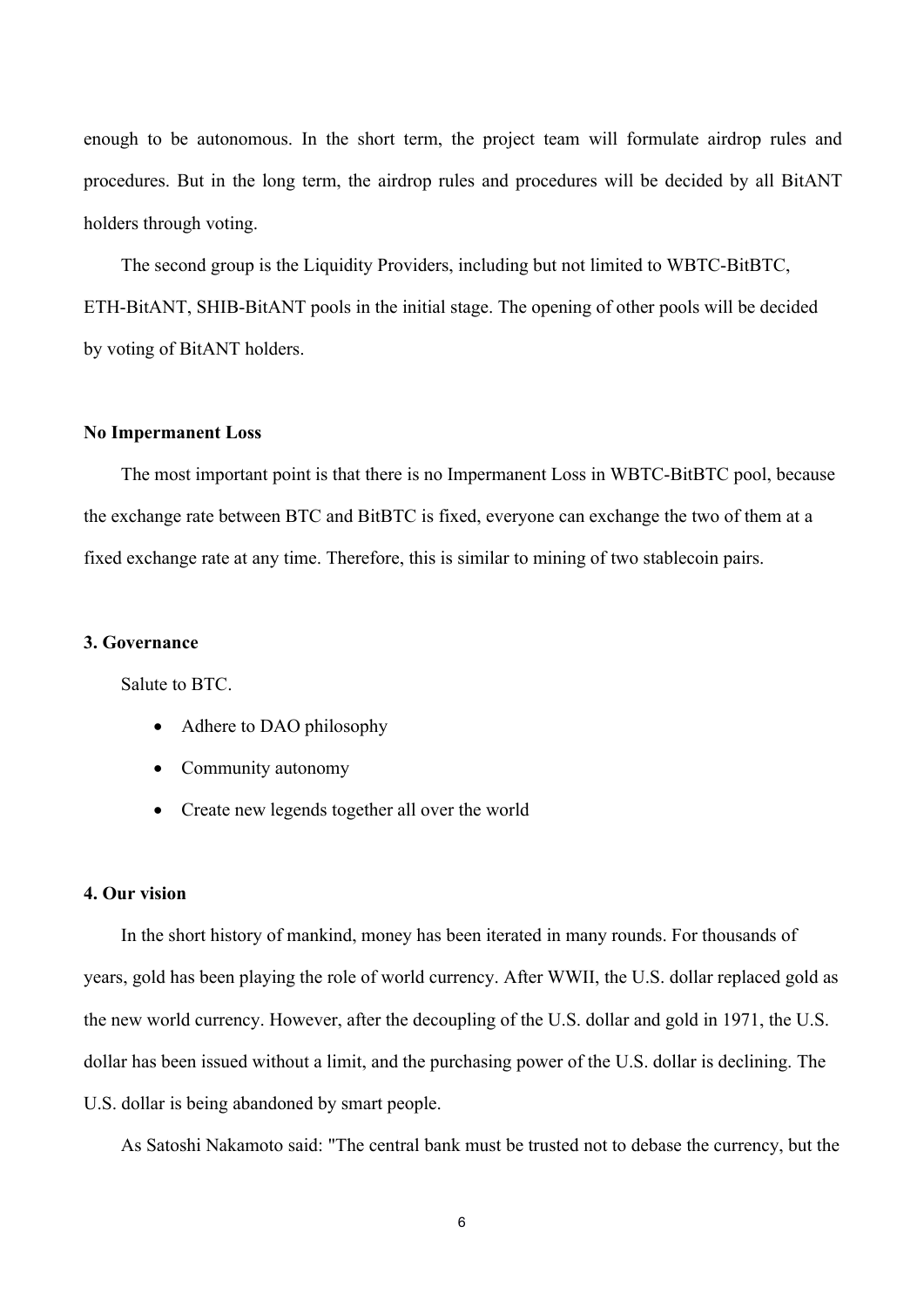history of fiat currencies is full of breaches of that trust." With the birth of BTC, decentralization, total volume limit and many other properties that are superior to gold, the world currency has a brand new option that is worthy of global trust.

There is no doubt that BTC will reshape the current world currency system and create its own new world currency system[7]. In the future, BTC will gradually replace gold, become the next generation of globally recognized world currency, and become a new world reserve currency for large institutions and various countries. However, as ordinary people, it may be difficult for us to use the real BTC on the Bitcoin network in the future, just as it is difficult to see the bank's gold vault, but we will definitely see BitBTC all the time, because it is the circulating currency of BTC.



Hierarchy of Money during the Gold Standard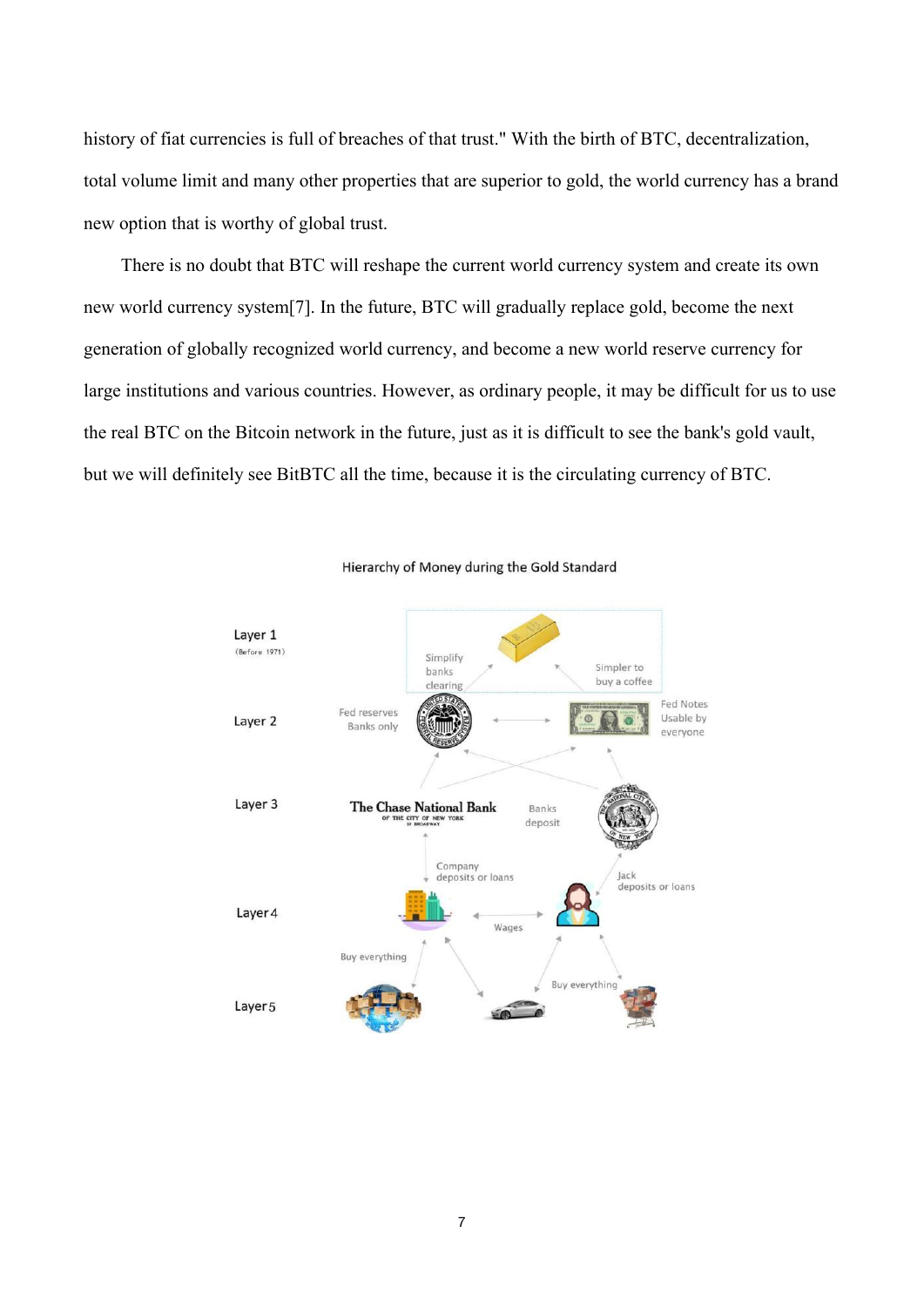

#### Hierarchy of Bitcoin in the future

The future of the BitBTC ecosystem development is full of infinite possibilities. We will also split ETH and other tokens according to market demand.

The first step is to build the project ecosystem in the next one to three years. We will promote BitBTC to become the basic unit of Exchange trading pair, promote the continuous implementation of BitBTC online and offline application scenarios, support the development of ecological projects such as NFT Website Payment, Lottery Blind-box, Exchange and DeFi projects around the world. We will expand the use of BitBTC in daily consumer goods purchase and promote the use of BitBTC in the international cross-border payment.

The next step is BitBTC can be World Currency. In the next decade, the new international currency system-Hierarchy of Bitcoin will gradually be accepted by the world, because it is completely decentralized, non-human controlled, cannot be arbitrarily issued, and can be trusted by all of us. When the total market value of BTC is equal to that of gold, its price will stabilize, and at the same time its price will reach ATH. By then, as an ordinary person, we will no longer be able to buy a complete Bitcoin, Just as it is difficult for an ordinary person to afford a gold brick weighing several pounds now. Based on the current BTC price, the price of BitBTC is about \$0.05. In the next